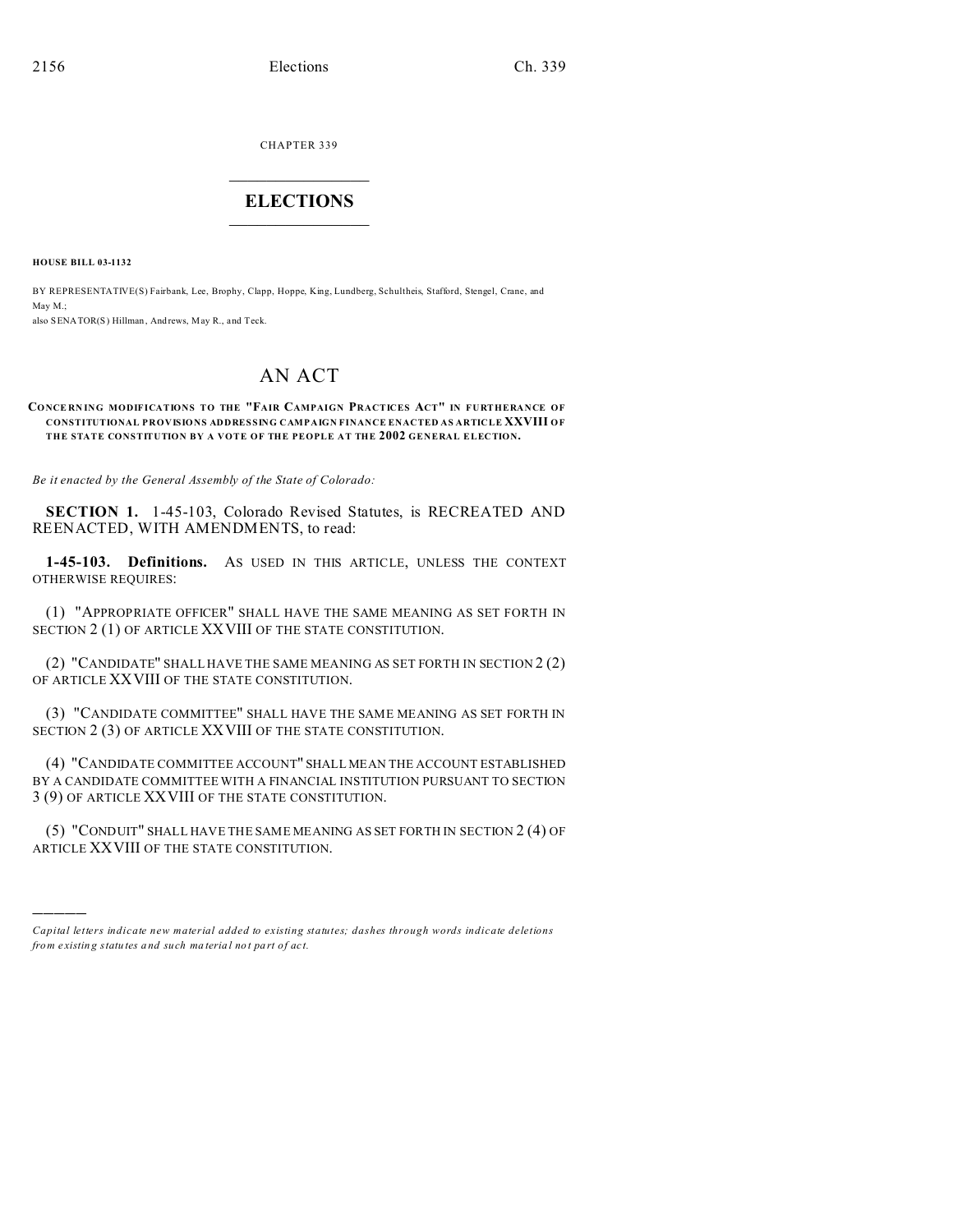(6) (a) "CONTRIBUTION" SHALL HAVE THE SAME MEANING AS SET FORTH IN SECTION 2 (5) OF ARTICLE XXVIII OF THE STATE CONSTITUTION.

(b) "CONTRIBUTION" INCLUDES, WITH REGARD TO A CONTRIBUTION FOR WHICH THE CONTRIBUTOR RECEIVES COMPENSATION OR CONSIDERATION OF LESS THAN EQUIVALENT VALUE TO SUCH CONTRIBUTION, INCLUDING, BUT NOT LIMITED TO, ITEMS OF PERISHABLE OR NONPERMANENT VALUE, GOODS, SUPPLIES, SERVICES, OR PARTICIPATION IN A CAMPAIGN-RELATED EVENT, AN AMOUNT EQUAL TO THE VALUE IN EXCESS OF SUCH COMPENSATION OR CONSIDERATION AS DETERMINED BY THE CANDIDATE COMMITTEE.

(7) "CORPORATION" MEANS A DOMESTIC CORPORATION INCORPORATED UNDER AND SUBJECT TO THE "COLORADO BUSINESS CORPORATION ACT", ARTICLES 101 TO 117 OF TITLE 7, C.R.S.

(8) "ELECTION CYCLE" SHALL HAVE THE SAME MEANING AS SET FORTH IN SECTION 2 (6) OF ARTICLE XXVIII OF THE STATE CONSTITUTION.

(9) "ELECTIONEERING COMMUNICATION" SHALL HAVE THE SAME MEANING AS SET FORTH IN SECTION 2 (7) OF ARTICLE XXVIII OF THE STATE CONSTITUTION.

(10) "EXPENDITURE" SHALL HAVE THE SAME MEANING AS SET FORTH IN SECTION 2 (8) OF ARTICLE XXVIII OF THE STATE CONSTITUTION.

(11) "INDEPENDENT EXPENDITURE" SHALL HAVE THE SAME MEANING AS SET FORTH IN SECTION 2 (9) OF ARTICLE XXVIII OF THE STATE CONSTITUTION.

(12) "ISSUE COMMITTEE" SHALL HAVE THE SAME MEANING AS SET FORTH IN SECTION 2 (10) OF ARTICLE XXVIII OF THE STATE CONSTITUTION.

(13) "PERSON" SHALL HAVE THE SAME MEANING AS SET FORTH IN SECTION 2 (11) OF ARTICLE XXVIII OF THE STATE CONSTITUTION.

(14) "POLITICAL COMMITTEE" SHALL HAVE THE SAME MEANING AS SET FORTH IN SECTION 2 (12) OF ARTICLE XXVIII OF THE STATE CONSTITUTION.

(15) "POLITICAL PARTY" SHALL HAVE THE SAME MEANING AS SET FORTH IN SECTION 2 (13) OF ARTICLE XXVIII OF THE STATE CONSTITUTION.

(16) "SMALL DONOR COMMITTEE" SHALL HAVE THE SAME MEANING AS SET FORTH IN SECTION 2 (14) OF ARTICLE XXVIII OF THE STATE CONSTITUTION.

(17) "SUBSIDIARY" MEANS A BUSINESS ENTITY HAVING MORE THAN HALF OF ITS STOCK OWNED BY ANOTHER ENTITY OR PERSON, OR A BUSINESS ENTITY OF WHICH A MAJORITY INTEREST IS CONTROLLED BY ANOTHER PERSON OR ENTITY.

(18) "UNEXPENDED CAMPAIGN CONTRIBUTIONS"SHALL HAVE THE SAME MEANING AS SET FORTH IN SECTION 2 (15) OF ARTICLE XXVIII OF THE STATE CONSTITUTION.

**SECTION 2.** The introductory portion to 1-45-106 (1) (a) (I), Colorado Revised Statutes, is amended, and the said 1-45-106 is further amended BY THE ADDITION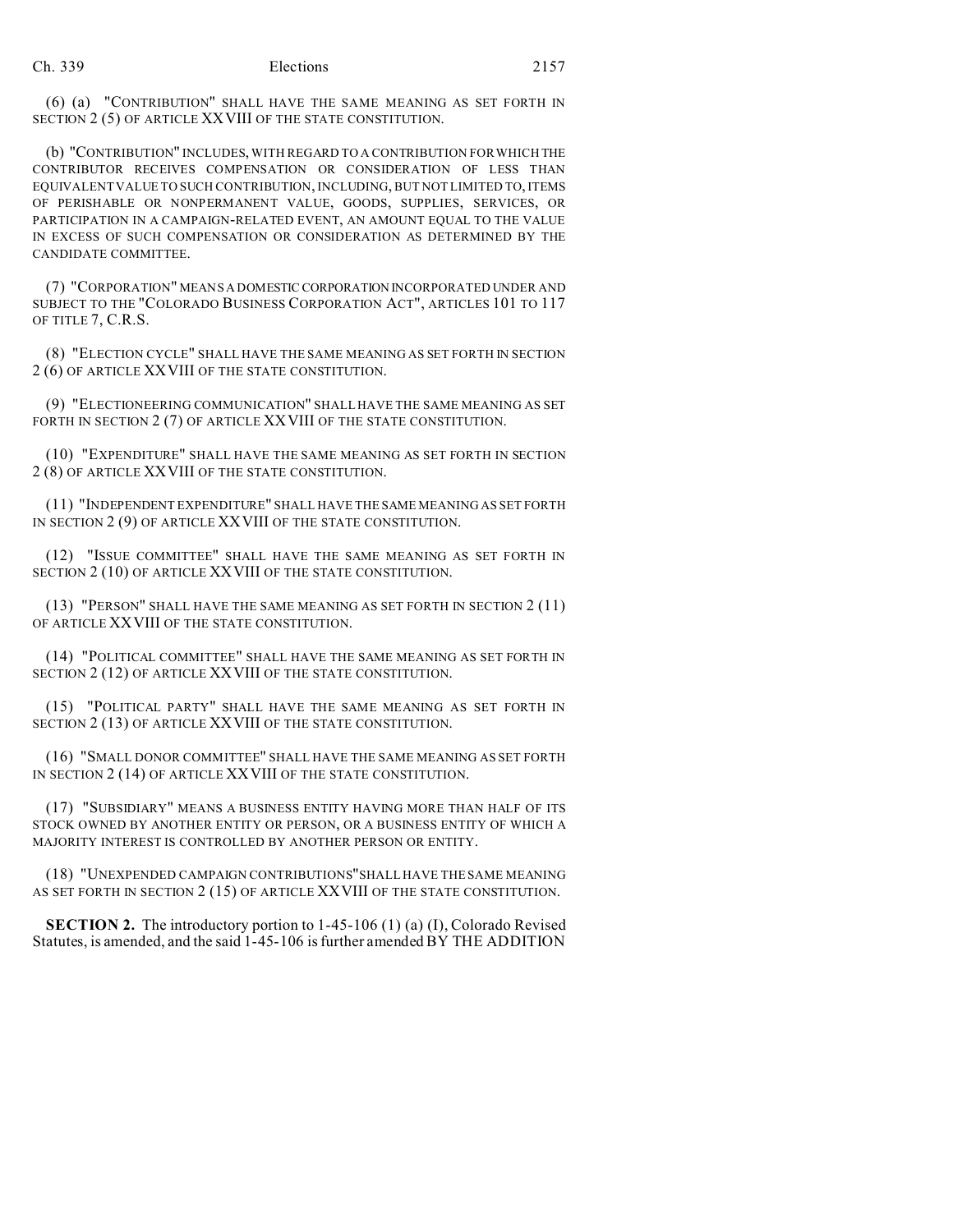OF A NEW SUBSECTION, to read:

**1-45-106. Unexpended campaign contributions.** (1) (a) (I) SUBJECT TO THE REQUIREMENTS OF SECTION  $3(3)$  (e) OF ARTICLE XXVIII OF THE STATE CONSTITUTION, unexpended campaign contributions to a candidate committee may be:

(5) NOTWITHSTANDING ANY OTHER PROVISION OF LAW, ANY UNEXPENDED CAMPAIGN CONTRIBUTIONS RETAINED BY A CANDIDATE COMMITTEE FOR USE IN A SUBSEQUENT ELECTIONCYCLE SHALL BE COUNTED AND REPORTED AS CONTRIBUTIONS FROM A POLITICAL PARTY IN ANY SUBSEQUENT ELECTION IN ACCORDANCE WITH THE REQUIREMENTS OF SECTION 3 (3) (e) OF ARTICLE XXVIII OF THE STATE CONSTITUTION.

**SECTION 3.** 1-45-108 (1) (a), (1) (b), (2.3) (a), and (2.5), the introductory portion to 1-45-108 (3), and 1-45-108 (3) (f), Colorado Revised Statutes, are amended, and the said 1-45-108 (1) is further amended BY THE ADDITION OF A NEW PARAGRAPH, to read:

**1-45-108. Disclosure - repeal.** (1) (a) (I) All candidate committees, political committees, issue committees, SMALL DONOR COMMITTEES, and political parties shall report to the appropriate officer their contributions received, including the name and address of each person who has contributed twenty dollars or more; expenditures made, and obligations entered into by the committee or party.

(II) IN THE CASE OF CONTRIBUTIONS MADE TO A CANDIDATE COMMITTEE, POLITICAL COMMITTEE, ISSUE COMMITTEE, AND POLITICAL PARTY, THE DISCLOSURE REQUIRED BY THIS SECTION SHALL ALSO INCLUDE THE OCCUPATION AND EMPLOYER OF EACH PERSON WHO HAS MADE A CONTRIBUTION OF ONE HUNDRED DOLLARS OR MORE TO SUCH COMMITTEE OR PARTY.

(III) ANY PERSON WHO EXPENDS ONE THOUSAND DOLLARS OR MORE PER CALENDAR YEAR ON ELECTIONEERING COMMUNICATIONS SHALL REPORT TO THE SECRETARY OF STATE, IN ACCORDANCE WITH THE DISCLOSURE REQUIRED BY THIS SECTION, THE AMOUNT EXPENDED ON THE COMMUNICATIONS AND THE NAME AND ADDRESS OF ANY PERSON THAT CONTRIBUTES MORE THAN TWO HUNDRED FIFTY DOLLARS PER YEAR TO THE PERSON EXPENDING ONE THOUSAND DOLLARS OR MORE ON THE COMMUNICATIONS. IF THE PERSON MAKING SUCH CONTRIBUTION OF TWO HUNDRED FIFTY DOLLARS OR MORE IS A NATURALPERSON, THE DISCLOSURE REQUIRED BY THIS SECTION SHALL ALSO INCLUDE THE PERSON'S OCCUPATION AND EMPLOYER.

(b) For purposes of complying with the requirements of this subsection  $(1)$ , an issue committee that is described in section  $1-45-103(8)$  (a) (II) but not in section 1-45-103 (8) (a) (I) shall report only those contributions accepted, expenditures made, and obligations entered into for the purpose of supporting or opposing a ballot issue or ballot question. Such issue committee shall not be required to report donations, membership dues, or any other payments received unless such amounts are used or to be used for the purpose of supporting or opposing a ballot issue or ballot question.

(d) FOR PURPOSES OF THIS SECTION, A POLITICAL PARTY SHALL BE TREATED AS A SEPARATE ENTITY AT THE STATE, COUNTY, DISTRICT, AND LOCAL LEVELS.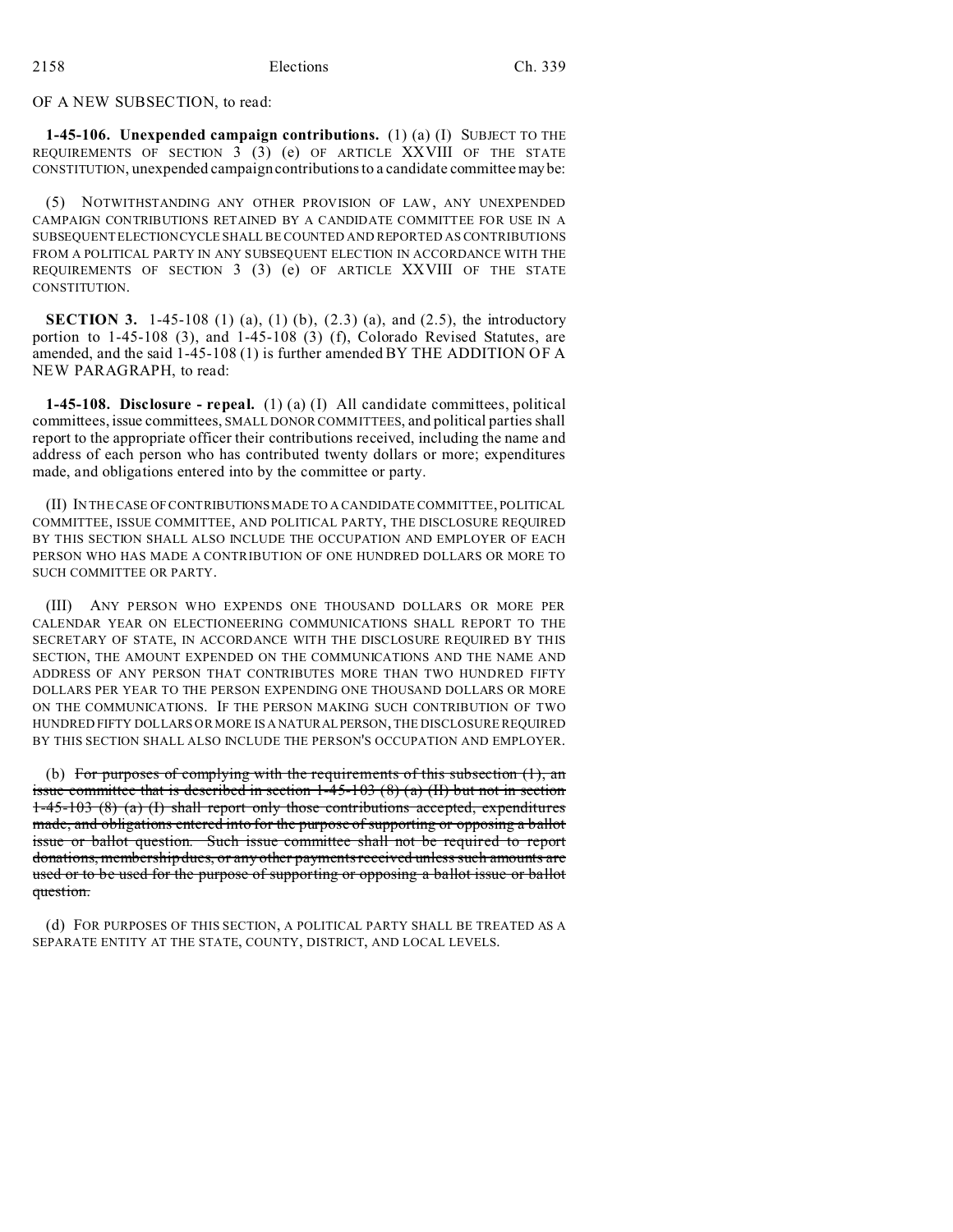### Ch. 339 Elections 2159

 $(2.3)$  (a) A candidate committee, political committee, issue committee, or SMALL DONOR COMMITTEE, political party, OR ANY OTHER PERSON that utilizes the electronic filing system described in section 1-45-109 (6) to file reports with the secretary of state shall have two additional days after each due date prescribed in paragraph (a) of subsection (2) of this section in which to file such reports.

(2.5) In addition to any report required to be filed with the secretary of state under this section, all candidate committees, political committees, issue committees, and political parties shall file a report with the secretary of state of any contribution or contribution in kind of one thousand dollars or more at any time within thirty days preceding the date of the primary election or general election. This report shall be filed with the secretary of state no later than twenty-four hours after receipt of said contribution. or contribution in kind.

(3) All candidate committees, political committees, issue committees, SMALL DONOR COMMITTEES, and political parties shall register with the appropriate officer before accepting or making any contributions. Registration shall include a statement listing:

(f) Any intent of the candidate committee, political committee, issue committee, SMALL DONOR COMMITTEE, or political party to electronically file reports required by this article that may be filed electronically on a web site operated and maintained by the secretary of state pursuant to section 1-45-109.

**SECTION 4.** 1-45-109 (1) and (7) (b), Colorado Revised Statutes, are amended to read:

**1-45-109. Filing - where to file - timeliness.** (1) For the purpose of meeting the filing and reporting requirements of this article, candidates for state wide office, the general assembly, district attorney, district court judge, or any office representing more than one county, except candidates for school district director; the candidate committees for such candidates; political committees in support of or in opposition to such candidates; and issue committees in support of or in opposition to an issue on the ballot in more than one county; SMALL DONOR COMMITTEES MAKING CONTRIBUTIONS TO SUCH CANDIDATES; AND PERSONS EXPENDING ONE THOUSAND DOLLARSORMOREPER CALENDAR YEAR ON ELECTIONEERING COMMUNICATIONS shall file with the secretary of state. Candidates in municipal elections, their candidate committees, any political committee in support of or in opposition to such candidate, and an issue committee supporting or opposing a municipal ballot issue, AND SMALL DONOR COMMITTEES MAKING CONTRIBUTIONS TO SUCH CANDIDATES shall file with the municipal clerk. Candidates in special district elections, except candidates for director of the regional transportation district; the candidate committees of such candidates; political committees in support of or in opposition to such candidates; and issue committees supporting or opposing a special district ballot issue; AND SMALL DONOR COMMITTEES MAKING CONTRIBUTIONS TO SUCH CANDIDATE shall file with the clerk and recorder of the county in which the district court having jurisdiction over the special district pursuant to section 32-1-303, C.R.S., is located. All other candidates, candidate committees, issue committees, and political committees, AND SMALL DONOR COMMITTEES shall file with the county clerk and recorder of the county of their residence. However, a report required to be filed with a county clerk and recorder shall be deemed properly filed if filed electronically pursuant to subsection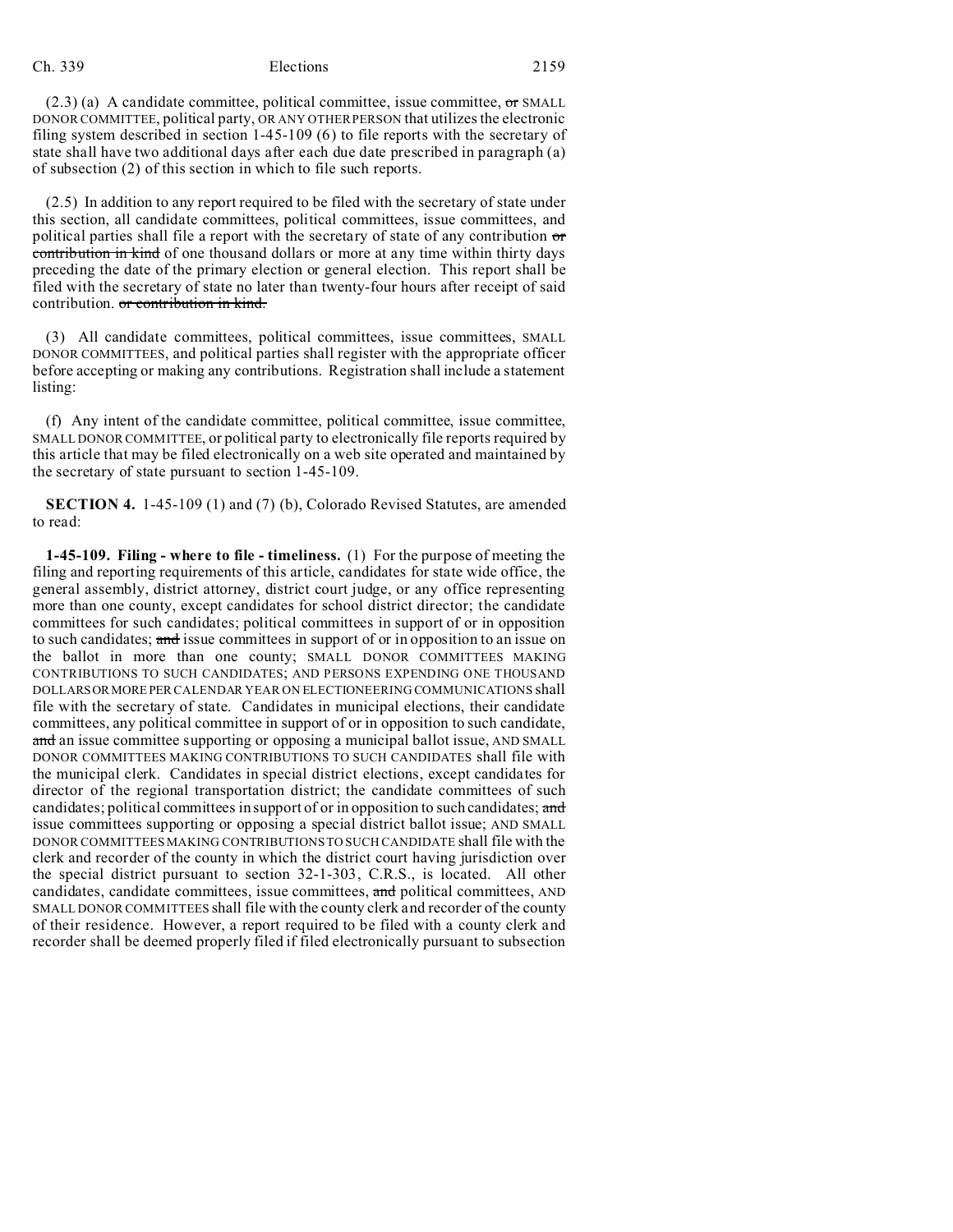# (8) of this section.

(7) (b) Within forty-eight hours after receiving in electronic form from a candidate, candidate committee, issue committee, political committee, SMALL DONOR COMMITTEE, PERSON EXPENDING ONE THOUSAND DOLLARS OR MORE PER CALENDAR YEAR ON ELECTIONEERING COMMUNICATIONS, or county clerk and recorder any report required to be filed with a county clerk and recorder pursuant to this article, the secretary of state shall make the report available on the web site described in paragraph (a) of this subsection (7). The web site shall enable a user to produce summary reports based on search criteria that shall include, but not be limited to, the reporting period, date, name of the person making a contribution or expenditure, candidate, and committee. The secretary of state may promulgate rules necessary for the implementation of this subsection (7). The rules shall be promulgated in accordance with article 4 of title 24, C.R.S.

**SECTION 5.** 1-45-114 (2), Colorado Revised Statutes, is amended to read:

**1-45-114. Expenditures - political advertising - rates and charges.** (2) Any radio or television station, newspaper, or periodical that charges a candidate committee a lower rate for use of space, materials, or services than the rate such station, newspaper, periodical, or supplier charges another candidate committee for the same public office for comparable use of space, materials, or services shall report the difference in such rate as a contribution in kind to the candidate committee that is charged such lower rate pursuant to section 1-45-108.

**SECTION 6.** Article 45 of title 1, Colorado Revised Statutes, is amended BY THE ADDITION OF THE FOLLOWING NEW SECTIONS, to read:

**1-45-103.7. Contribution limits.** NOTHING IN ARTICLE XXVIII OF THE STATE CONSTITUTION OR THIS ARTICLE SHALL BE CONSTRUED TO PROHIBIT A CORPORATION OR LABOR ORGANIZATION FROM MAKING A CONTRIBUTION TO A POLITICAL COMMITTEE.

**1-45-111.5. Duties of the secretary of state - enforcement.** (1) THE SECRETARY OF STATE SHALL PROMULGATE SUCH RULES, IN ACCORDANCE WITH ARTICLE 4 OF TITLE 24, C.R.S., AS MAY BE NECESSARY TO ENFORCE AND ADMINISTER ANY PROVISION OF THIS ARTICLE.

(2) THE PREVAILING PARTY IN A PRIVATE ACTION BROUGHT TO ENFORCE THE PROVISIONS OF ARTICLE XXVIII OF THE STATE CONSTITUTION OR OF THIS ARTICLE SHALL BE ENTITLED TO THE RECOVERY OF SUCH PARTY'S REASONABLE ATTORNEY FEES AND COSTS.

**1-45-112.5. Immunity from liability for fine or penalty.** (1) ANY INDIVIDUAL VOLUNTEERING HIS OR HER TIME ON BEHALF OF A CANDIDATE OR CANDIDATE COMMITTEE SHALL BE IMMUNE FROM ANY LIABILITY FOR A FINE OR PENALTY IMPOSED PURSUANT TO SECTION 10 (1) OF ARTICLE XXVIII OF THE STATE CONSTITUTION IN ANY PROCEEDING THAT IS BASED ON AN ACT OR OMISSION OF SUCH VOLUNTEER IF:

(a) THE VOLUNTEER WAS ACTING IN GOOD FAITH AND WITHIN THE SCOPE OF SUCH VOLUNTEER'S OFFICIAL FUNCTIONS AND DUTIES FOR THE CANDIDATE OR CANDIDATE